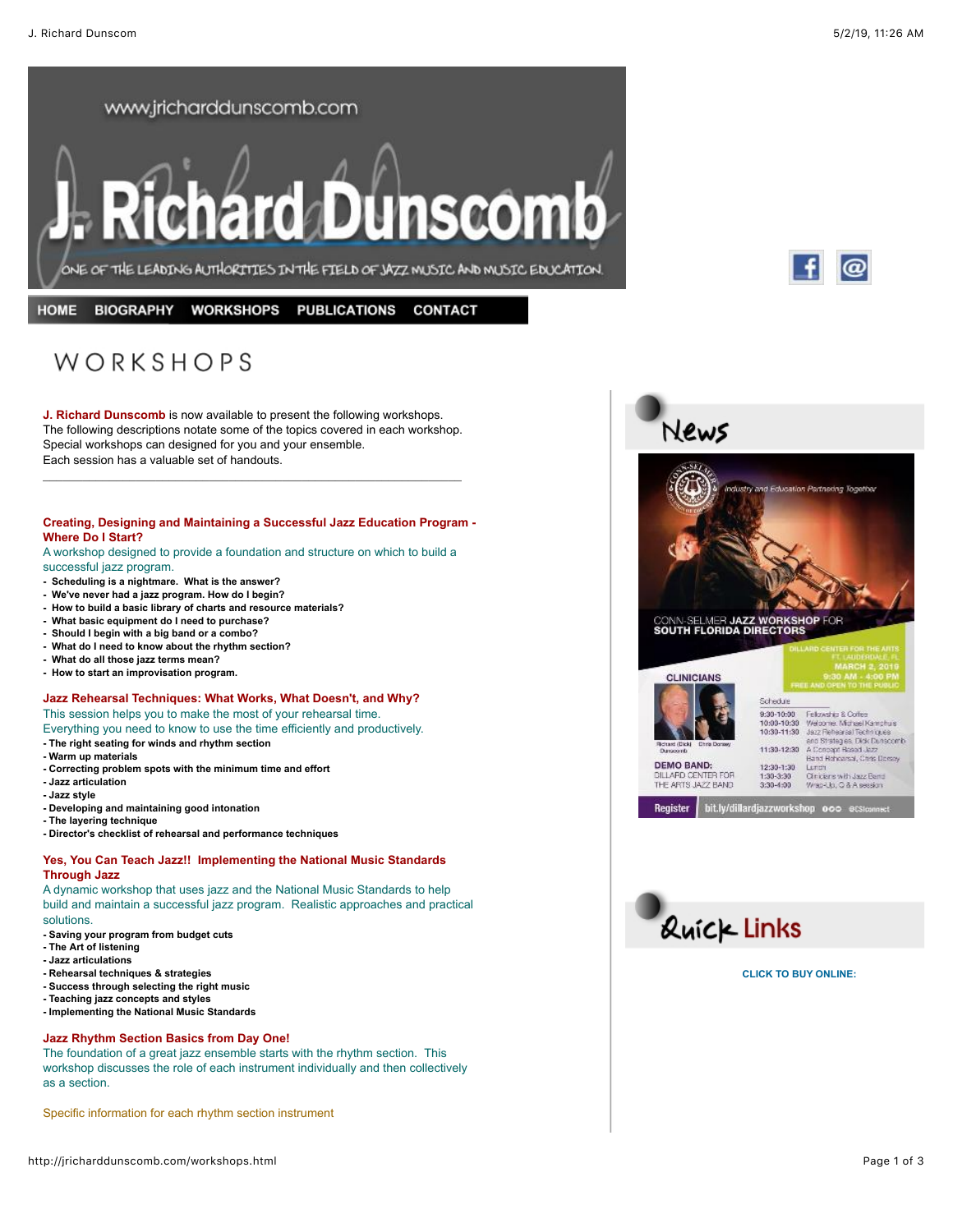- **Piano**
- **Bass**
- **Drum set**
- **Guitar**
- **Percussion**

How players learn to work together to form a cohesive unit

- **Set-up**
- **Establishing and maintaining a groove**
- **Understanding the various styles and each instruments role**
- **Piano and guitar voicings**
- **Bass line construction**
- **Amp settings**
- **Handouts with tips for every instrument**

#### **Teaching the Jazz Concepts: Latin and Swing**

An exciting session designed to present a conceptual approach to teaching the Latin & Swing styles. Valuable teaching tips and techniques are presented. **- Comparisons - What is similar? What is different?**

- **Swing feel learning the basics**
- **Latin feel the most common styles used in jazz Afro/Cuban and Brazilian**
- **Rhythm section techniques in both styles**
- **Instrumental and vocal techniques in both styles**
- **The chart says Latin what do we do?**

### **Preparing for Imporatant Performances: Making Your Group Stand Out from the Rest**

A workshop designed for your jazz group to prepare them for contest/festival and other important performances.

- **Make the rhythm section "cook"**
- **Make the soloists "sizzle"**
- **Gain the professional jazz sound**
- **Adding shape and excitement to the arrangements**
- **Gain confidence and precision**
- **Play in the appropriate style for each selection**
- **Improve intonation, balance, blend and phrasing**

## **Teaching Jazz Improvisation - Yes, You Can Do It!**

This workshop helps you and your students develop a jazz vocabulary and become fluent

- in the use of it.
- **Learn the language of jazz vocabulary**
- **Rhythm vocabulary**
- **Melodic vocabulary**
- **Harmonic vocabulary**
- **Jazz Licks**
- **Jazz Quotes**
- **Articulation**
- **Phrasing**
- **Building a solo**

**PRINTABLE DOCUMENT DOWNLOAD PDF DOCUMENT** 





\_\_\_\_\_\_\_\_\_[\\_\\_\\_\\_\\_\\_\\_\\_\\_\\_\\_\\_\\_\\_\\_\\_\\_\\_](http://www.colum.edu/Academics/Music/)\_\_\_\_\_\_\_\_\_

## The Midwest Clinic

An International Band and Orchestra Conference \_\_\_\_\_\_\_\_\_\_\_\_\_\_\_\_\_\_\_\_\_\_\_\_\_\_\_\_\_\_\_\_\_\_\_\_

Dunscomb @ Pescara, Italy